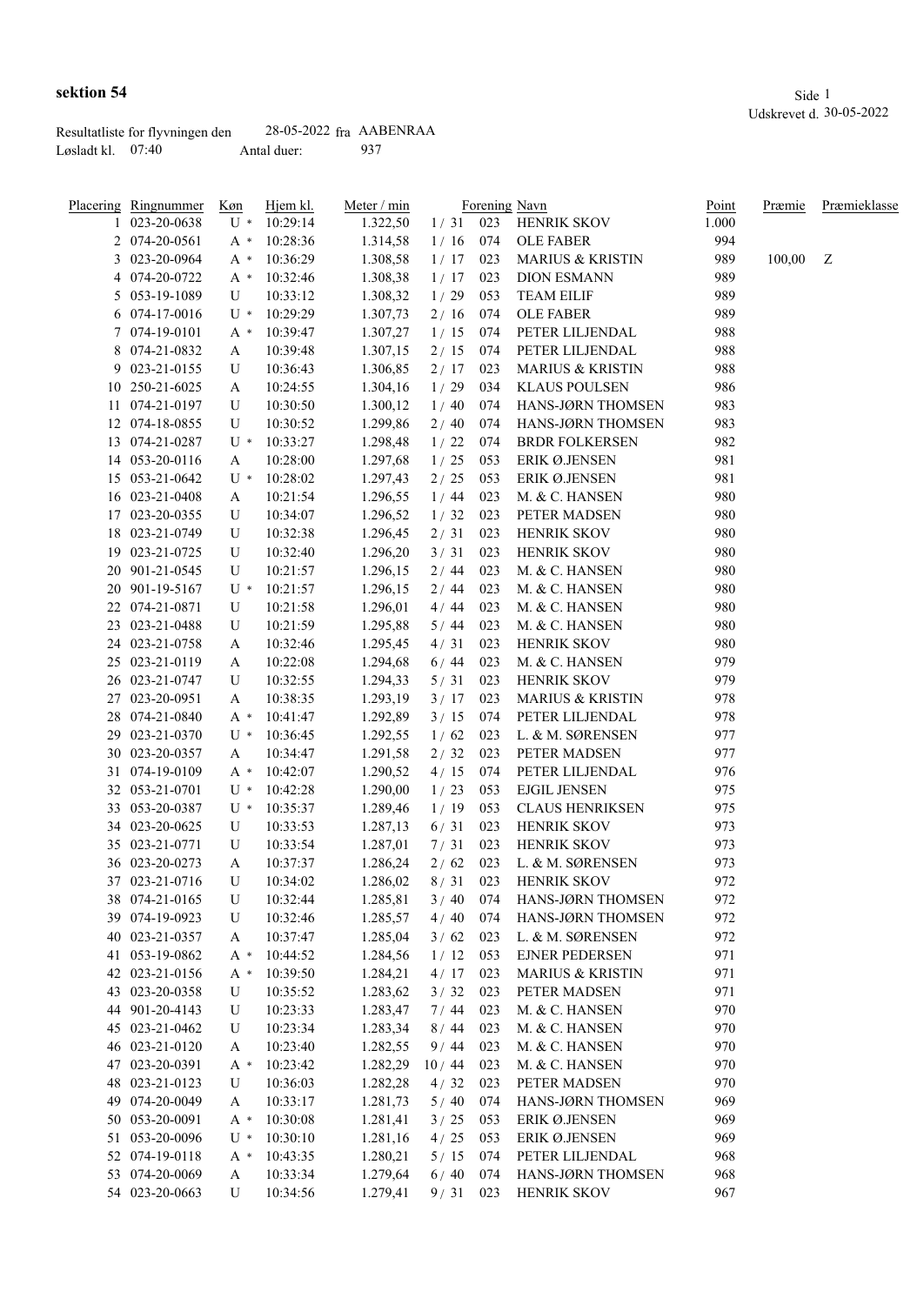|                     | Resultatliste for flyvningen den | $28-05-2022$ fra AABENRAA |      |
|---------------------|----------------------------------|---------------------------|------|
| Løsladt kl. – 07:40 |                                  | Antal duer:               | -937 |

| sektion 54                                                                                                                                                                                                                                                                                             |                           |     | Side 2                  |
|--------------------------------------------------------------------------------------------------------------------------------------------------------------------------------------------------------------------------------------------------------------------------------------------------------|---------------------------|-----|-------------------------|
|                                                                                                                                                                                                                                                                                                        |                           |     | Udskrevet d. 30-05-2022 |
| Resultatliste for flyvningen den                                                                                                                                                                                                                                                                       | $28-05-2022$ fra AABENRAA |     |                         |
| $I_{\infty}$ and $I_{\infty}I_{\infty}$ and $I_{\infty}$ and $I_{\infty}$ and $I_{\infty}$ and $I_{\infty}$ and $I_{\infty}$ are $I_{\infty}$ and $I_{\infty}$ and $I_{\infty}$ are $I_{\infty}$ and $I_{\infty}$ are $I_{\infty}$ are $I_{\infty}$ and $I_{\infty}$ are $I_{\infty}$ are $I_{\infty}$ | $A$ ntol duom             | 037 |                         |

| Placering Ringnummer<br>55 023-20-0678 | Køn<br>A     | Hjem kl.<br>10:34:58 | Meter / min<br>1.279,16 | 10/31        | 023 | Forening Navn<br>HENRIK SKOV           | Point<br>967 | Præmie | Præmieklasse |
|----------------------------------------|--------------|----------------------|-------------------------|--------------|-----|----------------------------------------|--------------|--------|--------------|
| 56 250-21-6039                         | U            | 10:28:10             | 1.278,95                | 2/29         | 034 | <b>KLAUS POULSEN</b>                   | 967          |        |              |
| 57 053-19-0888                         | A            | 10:45:51             | 1.277,76                | 2/12         | 053 | <b>EJNER PEDERSEN</b>                  | 966          |        |              |
| 58 023-19-0541                         | U            | 10:35:10             | 1.277,70                | 11/31        | 023 | HENRIK SKOV                            | 966          |        |              |
| 58 023-20-0667                         | A            | 10:35:10             | 1.277,70                | 11/31        | 023 | <b>HENRIK SKOV</b>                     | 966          |        |              |
| 60 023-21-0701                         | $A^*$        | 10:35:12             | 1.277,46                | 13/31        | 023 | HENRIK SKOV                            | 966          |        |              |
| 61 023-19-0521                         | U *          | 10:35:17             | 1.276,85                | 14/31        | 023 | <b>HENRIK SKOV</b>                     | 965          |        |              |
| 62 053-19-1016                         | A            | 10:37:46             | 1.273,87                | 2/19         | 053 | <b>CLAUS HENRIKSEN</b>                 | 963          |        |              |
| 63 074-21-0511                         | A            | 10:36:48             | 1.273,76                | 1/14         | 074 | <b>BRIAN JENSEN</b>                    | 963          |        |              |
| 64 023-20-0203                         | $U^*$        | 10:39:26             | 1.273,22                | 4/62         | 023 | L. & M. SØRENSEN                       | 963          |        |              |
| 65 117-20-0618                         | A            | 10:38:01             | 1.272,92                | 2/29         | 053 | <b>TEAM EILIF</b>                      | 963          |        |              |
| 66 053-19-1186                         | A *          | 10:38:03             | 1.272,68                | 3/29         | 053 | <b>TEAM EILIF</b>                      | 962          |        |              |
| 67 023-18-0458                         |              | 10:35:57             | 1.272,01                | 15/31        | 023 | HENRIK SKOV                            | 962          |        |              |
| 68 023-21-0774                         | A            | 10:35:59             | 1.271,77                | 16/31        | 023 | <b>HENRIK SKOV</b>                     | 962          |        |              |
| 69 023-19-0274                         | A            |                      | 1.271,55                | 11/44        | 023 | M. & C. HANSEN                         | 961          |        |              |
|                                        | A            | 10:25:05             |                         |              |     |                                        | 960          |        |              |
| 70 034-20-0136                         | A            | 10:35:45             | 1.269,03                | 1/10<br>5/62 | 034 | <b>JØRGEN JUUL</b><br>L. & M. SØRENSEN | 959          |        |              |
| 71 023-21-0326                         | U            | 10:40:13             | 1.267,69                |              | 023 |                                        |              |        |              |
| 72 023-21-0308                         | U            | 10:40:14             | 1.267,57                | 6/62         | 023 | L. & M. SØRENSEN                       | 958          |        |              |
| 73 023-20-0366                         | U            | 10:38:18             | 1.266,10                | 5/32         | 023 | PETER MADSEN                           | 957          |        |              |
| 74 053-19-0352                         | A            | 10:37:07             | 1.265,48                | 1/30         | 053 | <b>JOHNNY ANDERSEN</b>                 | 957          |        |              |
| 75 053-21-0702                         | $U^*$        | 10:46:16             | 1.263,68                | 2/23         | 053 | <b>EJGIL JENSEN</b>                    | 956          |        |              |
| 76 126-19-1297                         | $U^*$        | 10:38:18             | 1.263,16                | 2/22         | 074 | <b>BRDR FOLKERSEN</b>                  | 955          |        |              |
| 77 074-20-0186                         | $U^*$        | 10:38:19             | 1.263,05                | 3/22         | 074 | <b>BRDR FOLKERSEN</b>                  | 955          |        |              |
| 78 034-20-0112                         | U *          | 10:36:41             | 1.262,33                | 2/10         | 034 | <b>JØRGEN JUUL</b>                     | 955          |        |              |
| 79 250-21-6838                         | U            | 10:39:37             | 1.261,38                | 1/36         | 023 | <b>BRIAN NIELSEN</b>                   | 954          |        |              |
| 80 023-20-0633                         | U            | 10:37:39             | 1.259,84                | 17/31        | 023 | HENRIK SKOV                            | 953          |        |              |
| 81 023-20-0961                         | A *          | 10:43:22             | 1.259,46                | 5/17         | 023 | MARIUS & KRISTIN                       | 952          |        |              |
| 82 074-21-0184                         | U            | 10:36:41             | 1.257,07                | 7/40         | 074 | HANS-JØRN THOMSEN                      | 951          |        |              |
| 83 074-21-0323                         | A            | 10:47:08             | 1.255,93                | 6/15         | 074 | PETER LILJENDAL                        | 950          |        |              |
| 84 070-20-2427                         | $U^*$        | 10:40:21             | 1.255,62                | 3/19         | 053 | <b>CLAUS HENRIKSEN</b>                 | 949          |        |              |
| 85 217-21-2225                         | U            | 10:39:59             | 1.254,26                | 6/32         | 023 | PETER MADSEN                           | 948          |        |              |
| 86 023-20-0429                         | A            | 10:40:47             | 1.253,24                | 2/36         | 023 | <b>BRIAN NIELSEN</b>                   | 948          |        |              |
| 87 053-14-4364                         | A            | 10:49:47             | 1.251,28                | 3/12         | 053 | <b>EJNER PEDERSEN</b>                  | 946          |        |              |
| 88 023-21-0345                         | A            | 10:42:37             | 1.251,02                | 7/62         | 023 | L. & M. SØRENSEN                       | 946          |        |              |
| 89 023-20-0209                         | A            | 10:42:46             | 1.250,00                | 8/62         | 023 | L. & M. SØRENSEN                       | 945          |        |              |
| 90 074-21-0045                         | A            | 10:30:35             | 1.249,92                | $1/23$ 074   |     | <b>KARL CHRISTENSEN</b>                | 945          |        |              |
| 91 901-21-0543                         | $\mathbf{A}$ | 10:27:57             |                         |              |     | 1.249,84 12 / 44 023 M. & C. HANSEN    | 945          |        |              |
| 92 233-21-0775                         | U            | 10:30:37             | 1.249,68                | 2/23         | 074 | KARL CHRISTENSEN                       | 945          |        |              |
| 93 034-21-0221                         | $A^*$        | 10:38:35             | 1.248,90                | 3/10         | 034 | <b>JØRGEN JUUL</b>                     | 944          |        |              |
| 94 074-21-0535                         | U            | 10:40:25             | 1.248,23                | 2/14         | 074 | <b>BRIAN JENSEN</b>                    | 944          |        |              |
| 95 034-18-1590                         | $U^*$        | 10:38:15             | 1.248,12                | 1/50         | 034 | TH. KRISTENSEN                         | 944          |        |              |
| 96 053-20-0895                         | A            | 10:41:37             | 1.247,69                | 4/29         | 053 | <b>TEAM EILIF</b>                      | 943          |        |              |
| 97 053-21-0716                         | A            | 10:48:40             | 1.247,61                | 3/23         | 053 | <b>EJGIL JENSEN</b>                    | 943          |        |              |
| 98 074-21-0345                         | A            | 10:48:26             | 1.247,26                | 7/15         | 074 | PETER LILJENDAL                        | 943          |        |              |
| 99 034-20-0123                         | A            | 10:38:57             | 1.246,34                | 4/10         | 034 | <b>JØRGEN JUUL</b>                     | 942          |        |              |
| 100 034-21-0081                        | U            | 10:38:34             | 1.245,90                | 2/50         | 034 | TH. KRISTENSEN                         | 942          |        |              |
| 101 053-21-0523                        | A            | 10:41:55             | 1.245,63                | 5/29         | 053 | <b>TEAM EILIF</b>                      | 942          |        |              |
| 102 074-21-0588                        | $A^*$        | 10:41:21             | 1.245,00                | 1/19         | 074 | ANDERS THOMSEN                         | 941          |        |              |
| 103 053-20-0968                        | A            | 10:41:59             | 1.244,88                | 1/43         | 053 | <b>WALEED FAYED</b>                    | 941          |        |              |
| 104 053-21-0079                        | U            | 10:42:05             | 1.244,19                | 2/43         | 053 | <b>WALEED FAYED</b>                    | 941          |        |              |
| 105 023-20-0423                        | A            | 10:42:06             | 1.244,18                | 3/36         | 023 | <b>BRIAN NIELSEN</b>                   | 941          |        |              |
| 105 250-21-6038                        | U            | 10:32:52             | 1.244,18                | 3/29         | 034 | <b>KLAUS POULSEN</b>                   | 941          |        |              |
| 107 023-21-0469                        | U            | 10:28:52             | 1.243,06                | 13/44        | 023 | M. & C. HANSEN                         | 940          |        |              |
| 108 901-21-0021                        | A            | 10:28:53             | 1.242,93                | 14/44        | 023 | M. & C. HANSEN                         | 940          |        |              |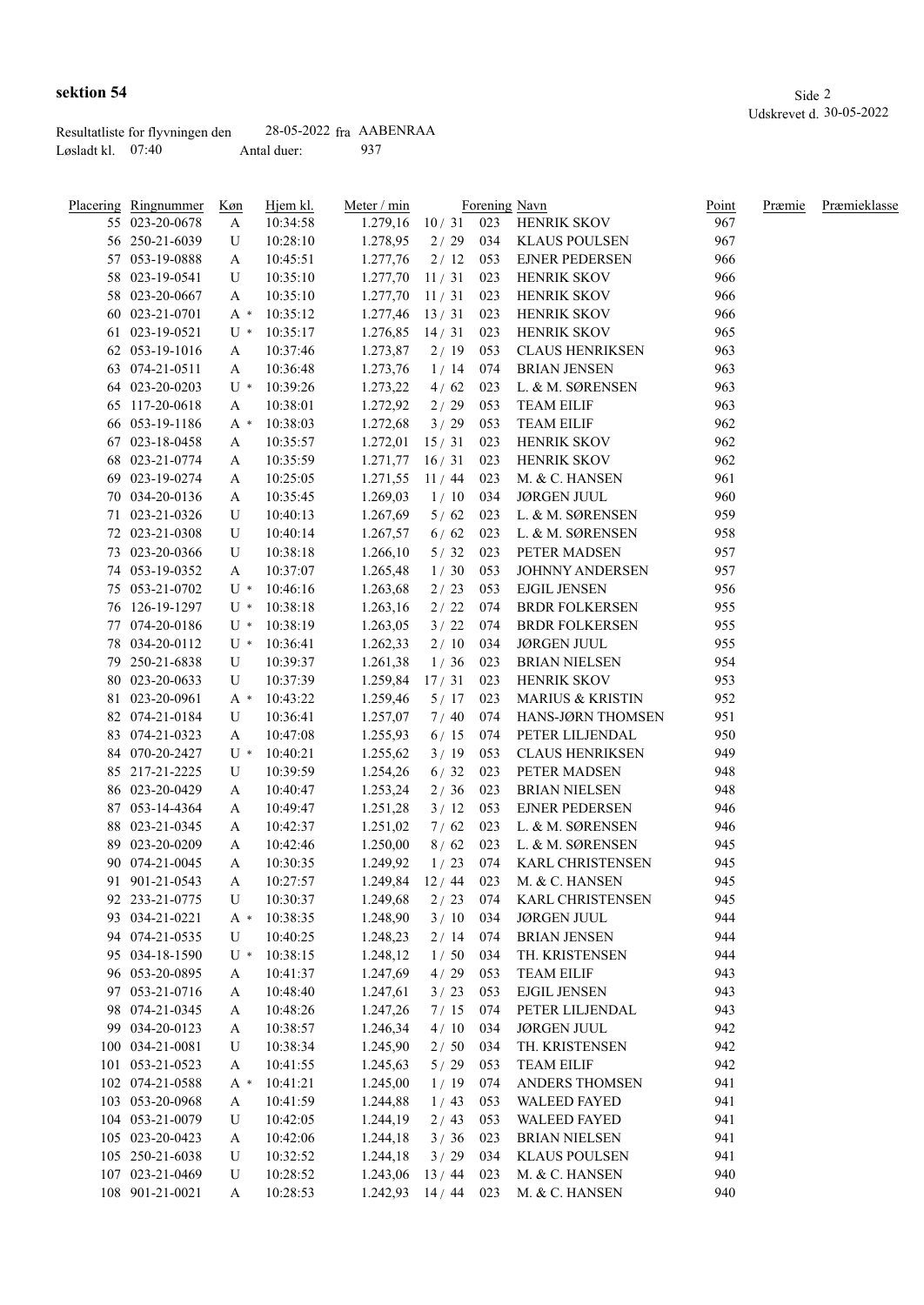| Placering Ringnummer | Køn       | Hjem kl. | Meter / min            |             |     | Forening Navn                       | <u>Point</u> | Præmie | Præmieklasse |
|----------------------|-----------|----------|------------------------|-------------|-----|-------------------------------------|--------------|--------|--------------|
| 109 023-21-0111      | U         | 10:28:54 |                        |             |     | 1.242,81 15 / 44 023 M. & C. HANSEN | 940          |        |              |
| 110 023-20-0941      | U         | 10:28:56 | $1.242,57$ $16/44$ 023 |             |     | M. & C. HANSEN                      | 940          |        |              |
| 111 070-21-2823      | A         | 10:29:01 | 1.241,95               | $17/44$ 023 |     | M. & C. HANSEN                      | 939          |        |              |
| 112 023-20-0346      | A         | 10:41:47 | 1.241,84               | 7/32        | 023 | PETER MADSEN                        | 939          |        |              |
| 113 074-19-0784      | A         | 10:31:42 | 1.241,79               | 3/23        | 074 | <b>KARL CHRISTENSEN</b>             | 939          |        |              |
| 114 023-19-0543      | A         | 10:40:16 | 1.241,56               | 18/31       | 023 | HENRIK SKOV                         | 939          |        |              |
| 115 034-20-0097      | A *       | 10:39:42 | 1.241,14               | 5/10        | 034 | <b>JØRGEN JUUL</b>                  | 938          |        |              |
| 116 023-20-0609      | U         | 10:40:27 | 1.240,29               | 19/31       | 023 | HENRIK SKOV                         | 938          |        |              |
| 117 901-20-4139      | U         | 10:29:45 | 1.236,59               | 18/44       | 023 | M. & C. HANSEN                      | 935          |        |              |
| 118 053-19-1097      | U         | 10:43:24 | 1.235,56               | 6/29        | 053 | <b>TEAM EILIF</b>                   | 934          |        |              |
| 119 023-20-0940      | U         | 10:29:54 | 1.235,50               | 19/44       | 023 | M. & C. HANSEN                      | 934          |        |              |
| 120 250-21-6044      | A         | 10:34:10 | 1.234,89               | 4/29        | 034 | <b>KLAUS POULSEN</b>                | 934          |        |              |
| 121 053-20-0954      | U         | 10:43:24 | 1.234,74               | 4/19        | 053 | <b>CLAUS HENRIKSEN</b>              | 934          |        |              |
| 122 023-21-0709      | A         | 10:41:16 | 1.234,71               | 20/31       | 023 | <b>HENRIK SKOV</b>                  | 934          |        |              |
| 123 023-20-0650      | A         | 10:41:17 | 1.234,59               | 21/31       | 023 | <b>HENRIK SKOV</b>                  | 934          |        |              |
| 124 023-20-0373      | U         | 10:42:57 | 1.233,92               | 8/32        | 023 | PETER MADSEN                        | 933          |        |              |
| 125 074-20-0078      | A         | 10:40:01 | 1.233,79               | 8/40        | 074 | HANS-JØRN THOMSEN                   | 933          |        |              |
| 126 074-21-0311      | A         | 10:50:30 | 1.233,73               | 8/15        | 074 | PETER LILJENDAL                     | 933          |        |              |
| 127 034-15-0439      | U         | 10:40:40 | 1.231,42               | 3/50        | 034 | TH. KRISTENSEN                      | 931          |        |              |
| 128 053-21-0643      | U         | 10:37:04 | 1.231,24               | $5/25$      | 053 | ERIK Ø.JENSEN                       | 931          |        |              |
| 129 053-21-0532      | A         | 10:44:06 | 1.230,86               | 7/29        | 053 | <b>TEAM EILIF</b>                   | 931          |        |              |
| 130 053-20-0388      | A         | 10:44:01 | 1.230,60               | 5/19        | 053 | <b>CLAUS HENRIKSEN</b>              | 931          |        |              |
| 131 074-21-0514      | A         | 10:34:47 | 1.230,53               | $5/29$      | 034 | <b>KLAUS POULSEN</b>                | 930          |        |              |
| 132 182-21-0356      | A         | 10:43:15 | 1.230,16               | 1/14        | 074 | LASSE LINDSTRØM                     | 930          |        |              |
| 133 034-15-0428      | A         | 10:40:54 | 1.229,83               | 4/50        | 034 | TH. KRISTENSEN                      | 930          |        |              |
| 134 053-17-7632      |           | 10:46:19 | 1.229,80               | 1/14        | 053 | <b>MOGENS BRIX</b>                  | 930          |        |              |
| 135 182-21-0349      | A *       | 10:43:19 |                        | 2/14        | 074 | LASSE LINDSTRØM                     | 930          |        |              |
| 136 182-21-0337      | A<br>U *  | 10:43:21 | 1.229,71               |             | 074 | LASSE LINDSTRØM                     | 930          |        |              |
|                      |           |          | 1.229,49               | 3/14        |     |                                     | 930          |        |              |
| 137 053-20-0493      | A         | 10:44:20 | 1.229,30               | 8/29        | 053 | <b>TEAM EILIF</b>                   | 929          |        |              |
| 138 053-20-0485      | A         | 10:46:24 | 1.229,25               | 2/14        | 053 | <b>MOGENS BRIX</b>                  |              |        |              |
| 139 053-16-7215      | A         | 10:46:27 | 1.228,92               | 3/14        | 053 | <b>MOGENS BRIX</b>                  | 929          |        |              |
| 140 053-20-0390      | A         | 10:44:17 | 1.228,82               | 6/19        | 053 | <b>CLAUS HENRIKSEN</b>              | 929          |        |              |
| 141 250-21-6042      | U         | 10:35:03 | 1.228,66               | 6/29        | 034 | <b>KLAUS POULSEN</b>                | 929          |        |              |
| 142 023-20-0945      | $U^*$     | 10:30:57 | 1.227,91               | 20/44       | 023 | M. & C. HANSEN                      | 928          |        |              |
| 143 023-20-0268      | $U^*$     | 10:46:04 | 1.227,83               | 9/62        | 023 | L. & M. SØRENSEN                    | 928          |        |              |
| 144 013-20-0975      | A *       | 10:43:56 | 1.227,33               | 9/32        | 023 | PETER MADSEN                        | 928          |        |              |
| 145 053-21-0747      | A         | 10:44:59 | 1.224,93               | $1/11$ 053  |     | <b>IBRAHIM FARES</b>                | 926          |        |              |
| 146 074-19-0026      | ${\bf U}$ | 10:43:52 | 1.224,92               | 4/22        | 074 | <b>BRDR FOLKERSEN</b>               | 926          |        |              |
| 147 053-20-0112      | U         | 10:38:00 | 1.224,78               | 6/25        | 053 | ERIK Ø.JENSEN                       | 926          |        |              |
| 148 023-21-0710      | U         | 10:42:54 | 1.223,68               | 22/31       | 023 | HENRIK SKOV                         | 925          |        |              |
| 149 242-21-0776      | A         | 10:45:10 | 1.223,48               | 3/43        | 053 | <b>WALEED FAYED</b>                 | 925          |        |              |
| 150 074-21-0021      | A         | 10:34:27 | 1.222,22               | 4/23        | 074 | KARL CHRISTENSEN                    | 924          |        |              |
| 151 074-21-0001      | A         | 10:34:28 | 1.222,10               | 5/23        | 074 | KARL CHRISTENSEN                    | 924          |        |              |
| 152 034-20-0193      | A         | 10:42:07 | 1.221,62               | 5/50        | 034 | TH. KRISTENSEN                      | 924          |        |              |
| 153 074-21-0501      | A         | 10:44:23 | 1.221,37               | 3/14        | 074 | <b>BRIAN JENSEN</b>                 | 924          |        |              |
| 154 250-21-6045      | U *       | 10:36:07 | 1.221,22               | 7/29        | 034 | <b>KLAUS POULSEN</b>                | 923          |        |              |
| 155 182-21-0398      | A         | 10:44:25 | 1.221,15               | 4/14        | 074 | <b>BRIAN JENSEN</b>                 | 923          |        |              |
| 156 023-20-0662      | A         | 10:43:20 | 1.220,79               | 23/31       | 023 | <b>HENRIK SKOV</b>                  | 923          |        |              |
| 157 908-20-0013      | U         | 10:41:58 | 1.220,57               | 9/40        | 074 | HANS-JØRN THOMSEN                   | 923          |        |              |
| 158 074-20-0080      | A         | 10:41:59 | 1.220,46               | 10/40       | 074 | HANS-JØRN THOMSEN                   | 923          |        |              |
| 159 908-20-0033      | A         | 10:42:00 | 1.220,35               | 11/40       | 074 | HANS-JØRN THOMSEN                   | 923          |        |              |
| 160 901-20-3827      | A         | 10:45:34 | 1.220,32               | 7/19        | 053 | <b>CLAUS HENRIKSEN</b>              | 923          |        |              |
| 161 074-20-0866      | U         | 10:42:01 | 1.220,23               | 12/40       | 074 | HANS-JØRN THOMSEN                   | 923          |        |              |
| 162 074-21-0106      | A *       | 10:44:13 | 1.220,01               | 1/12        | 074 | <b>TORBEN ANDERSEN</b>              | 923          |        |              |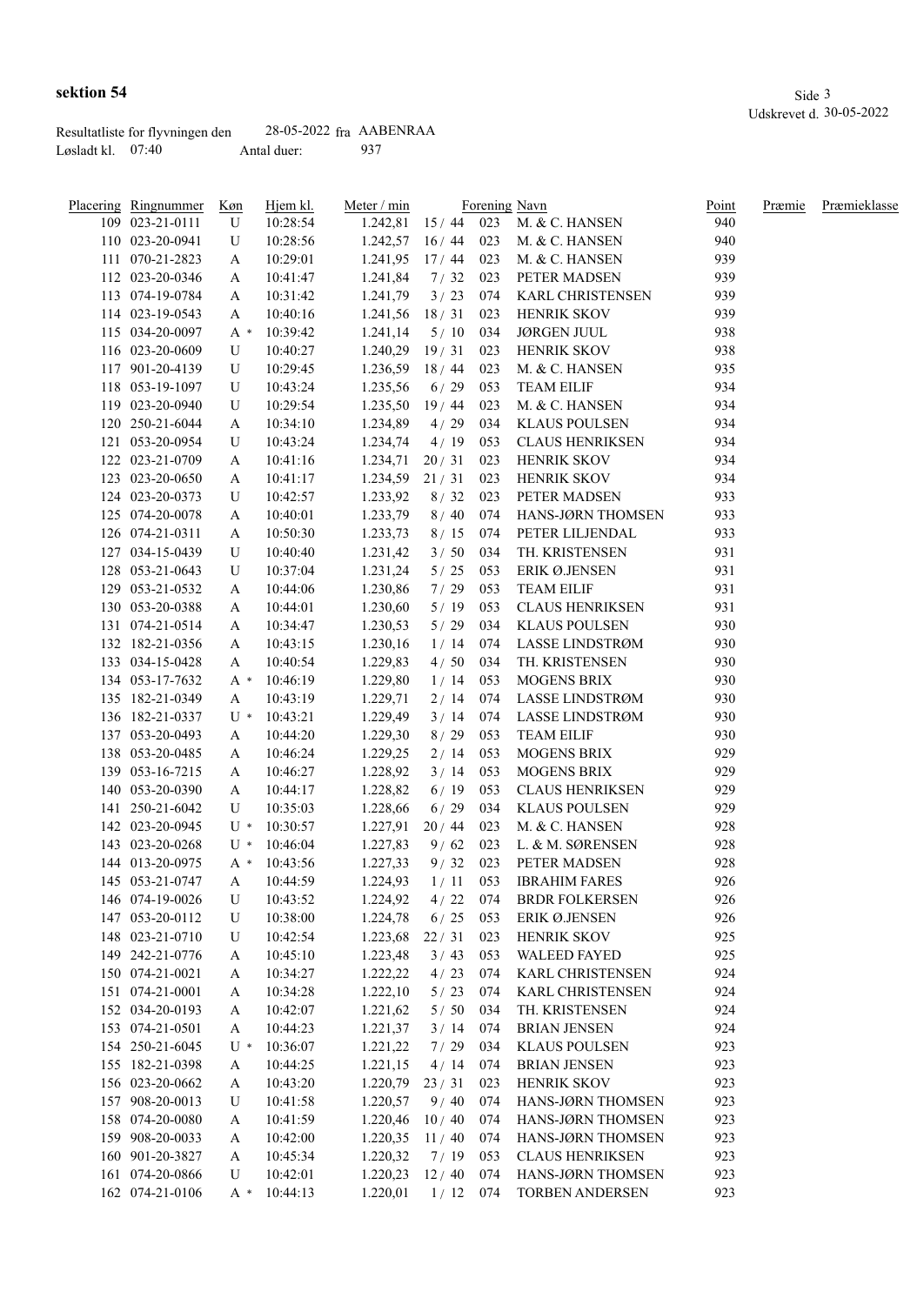|                     | Resultatliste for flyvningen den | $28-05-2022$ fra AABENRAA |     |
|---------------------|----------------------------------|---------------------------|-----|
| Løsladt kl. $07:40$ |                                  | Antal duer:               | 937 |

| <u>Placering Ringnummer</u> | <u>Køn</u> | Hjem kl.       | Meter / min      |            |     | Forening Navn                 | Point | Præmie | Præmieklasse |
|-----------------------------|------------|----------------|------------------|------------|-----|-------------------------------|-------|--------|--------------|
| 163 074-21-0166             | A          | 10:42:06       | 1.219,68         |            |     | 13 / 40 074 HANS-JØRN THOMSEN | 922   |        |              |
| 164 074-20-0046             | A          | 10:42:08       | 1.219,45         | 14/40      |     | 074 HANS-JØRN THOMSEN         | 922   |        |              |
| 165 074-18-0830             | A          | 10:42:09       | 1.219,34         | 15/40      | 074 | HANS-JØRN THOMSEN             | 922   |        |              |
| 166 053-21-0695             | A          | 10:53:10       | 1.218,54         | 4/23       | 053 | <b>EJGIL JENSEN</b>           | 921   |        |              |
| 167 194-15-0249             | $A^*$      | 10:48:04       | 1.218,36         | 4/14       | 053 | <b>MOGENS BRIX</b>            | 921   |        |              |
| 168 053-20-0870             | $U^*$      | 10:41:47       | 1.218,08         | 1/3        | 074 | FINN LUNØ                     | 921   |        |              |
| 169 034-21-0119             | A          | 10:36:36       | 1.217,88         | 8/29       | 034 | <b>KLAUS POULSEN</b>          | 921   |        |              |
| 170 034-18-1635             | U          | 10:36:19       | 1.217,84         | 1/12       | 034 | SØREN SØRENSEN                | 921   |        |              |
| 171 053-20-0472             | A *        | 10:48:11       | 1.217,60         | 5/14       | 053 | <b>MOGENS BRIX</b>            | 921   |        |              |
| 172 126-20-1639             | A          | 10:42:09       | 1.216,79         | 3/16       | 074 | <b>OLE FABER</b>              | 920   |        |              |
| 173 074-18-0971             | $U^*$      | 10:45:16       | 1.216,77         | 4/14       | 074 | LASSE LINDSTRØM               | 920   |        |              |
| 174 074-18-0680             | U *        | 10:44:50       | 1.216,76         | 1/25       | 074 | H. H. HELLEMANN               | 920   |        |              |
| 175 053-19-1094             | U          | 10:46:21       | 1.216,00         | 9/29       | 053 | <b>TEAM EILIF</b>             | 919   |        |              |
| 176 074-19-0047             | A          | 10:45:14       | 1.215,88         | $5/22$     | 074 | <b>BRDR FOLKERSEN</b>         | 919   |        |              |
| 177 053-18-0887             | $A^*$      | 10:55:21       | 1.215,62         | 4/12       | 053 | <b>EJNER PEDERSEN</b>         | 919   |        |              |
| 178 053-21-0092             | U          | 10:46:26       | 1.215,16         | 4/43       | 053 | <b>WALEED FAYED</b>           | 919   |        |              |
| 179 053-21-0656             | A          | 10:39:26       | 1.215,00         | 7/25       | 053 | ERIK Ø.JENSEN                 | 919   |        |              |
| 180 074-20-0138             | A *        | 10:45:24       | 1.214,79         | 6/22       | 074 | <b>BRDR FOLKERSEN</b>         | 919   |        |              |
| 181 034-19-2002             |            | $U * 10:43:10$ | 1.214,62         | 6/50       | 034 | TH. KRISTENSEN                | 918   |        |              |
| 182 220-21-1897             | U          | 10:45:52       | 1.214,56         | 10/32      | 023 | PETER MADSEN                  | 918   |        |              |
| 183 023-21-0157             | U          | 10:50:10       | 1.214,42         | 6/17       | 023 | <b>MARIUS &amp; KRISTIN</b>   | 918   |        |              |
| 184 074-21-0156             |            |                |                  |            | 074 | HANS-JØRN THOMSEN             | 918   |        |              |
|                             | A          | 10:42:56       | 1.214,12         | 16/40      |     |                               |       |        |              |
| 185 074-20-0452             | A          | 10:45:59       | 1.213,98         | 2/19       | 074 | ANDERS THOMSEN                | 918   |        |              |
| 186 074-21-0143             | A          | 10:35:39       | 1.213,87         | 6/23       | 074 | <b>KARL CHRISTENSEN</b>       | 918   |        |              |
| 187 023-20-0420             | U          | 10:46:39       | 1.213,85         | 4/36       | 023 | <b>BRIAN NIELSEN</b>          | 918   |        |              |
| 188 053-17-7636             | A          | 10:48:46       | 1.213,84         | 6/14       | 053 | <b>MOGENS BRIX</b>            | 918   |        |              |
| 189 055-21-1497             | U          | 10:46:00       | 1.213,69         | 11/32      | 023 | PETER MADSEN                  | 918   |        |              |
| 190 053-17-7627             | $A^*$      | 10:48:48       | 1.213,62         | 7 / 14     | 053 | <b>MOGENS BRIX</b>            | 918   |        |              |
| 191 074-20-0131             | A          | 10:45:35       | 1.213,59         | 7/22       | 074 | <b>BRDR FOLKERSEN</b>         | 918   |        |              |
| 192 053-19-0340             | U          | 10:44:42       | 1.213,52         | 2/30       | 053 | JOHNNY ANDERSEN               | 918   |        |              |
| 193 156-21-0502             | A          | 10:48:17       | 1.213,37         | 10/62      | 023 | L. & M. SØRENSEN              | 917   |        |              |
| 194 053-20-0115             | U          | 10:39:50       | 1.212,29         | 8/25       | 053 | <b>ERIK Ø.JENSEN</b>          | 917   |        |              |
| 195 023-21-0751             | $A^*$      | 10:44:39       | 1.212,08         | 24/31      | 023 | HENRIK SKOV                   | 917   |        |              |
| 196 023-21-0382             | U          | 10:48:32       | 1.211,76         | 11/62      | 023 | L. & M. SØRENSEN              | 916   |        |              |
| 197 023-19-0342             | U          | 10:46:59       | 1.211,69         | 5/36       | 023 | <b>BRIAN NIELSEN</b>          | 916   |        |              |
| 198 074-21-0209             | U          | 10:46:03       | 1.211,65         | $5/14$ 074 |     | LASSE LINDSTRØM               | 916   |        |              |
| 199 053-19-0873             | A          | 10:56:01       | 1.211,49         | $5/12$ 053 |     | <b>EJNER PEDERSEN</b>         | 916   |        |              |
| 200 023-21-0724             | A          | 10:44:45       | 1.211,43         | 25/31      | 023 | <b>HENRIK SKOV</b>            | 916   |        |              |
| 201 034-18-1506             | U          | 10:43:42       | 1.211,09         | 7/50       | 034 | TH. KRISTENSEN                | 916   |        |              |
| 202 182-20-0245             | U          | 10:43:48       | 1.210,43         | 8/50       | 034 | TH. KRISTENSEN                | 915   |        |              |
| 203 074-20-0177             | A          | 10:46:09       | 1.209,90         | 8/22       | 074 | <b>BRDR FOLKERSEN</b>         | 915   |        |              |
| 204 224-21-1010             | $U^*$      | 10:36:24       | 1.208,71         | 7/23       | 074 | <b>KARL CHRISTENSEN</b>       | 914   |        |              |
| 205 023-21-0386             | A          | 10:49:01       | 1.208,67         | 12/62      | 023 | L. & M. SØRENSEN              | 914   |        |              |
| 206 034-20-0134             | A          | 10:44:35       | 1.208,30         | 6/10       | 034 | <b>JØRGEN JUUL</b>            | 914   |        |              |
| 207 023-21-0324             | A          | 10:49:06       | 1.208,13         | 13/62      | 023 | L. & M. SØRENSEN              | 914   |        |              |
| 208 053-14-4398             | A          | 10:56:35       | 1.208,00         | 6/12       | 053 | <b>EJNER PEDERSEN</b>         | 913   |        |              |
| 209 023-20-0348             | $A^*$      | 10:46:53       | 1.207,95         | 12/32      | 023 | PETER MADSEN                  | 913   |        |              |
| 210 074-20-0744             | A          | 10:47:09       | 1.207,83         | 2/17       | 023 | <b>DION ESMANN</b>            | 913   |        |              |
| 211 074-18-0854             | $A^*$      | 10:43:58       | 1.207,30         | 17/40      | 074 | HANS-JØRN THOMSEN             | 913   |        |              |
| 212 074-21-0170             | $A^*$      | 10:43:59       | 1.207,19         | 18/40      | 074 | HANS-JØRN THOMSEN             | 913   |        |              |
| 213 074-20-0076             | A          | 10:44:00       | 1.207,08         | 19/40      | 074 | HANS-JØRN THOMSEN             | 913   |        |              |
| 214 023-21-0379             |            | 10:49:16       | $1.207,07$ 14/62 |            | 023 | L. & M. SØRENSEN              | 913   |        |              |
|                             | A          |                |                  |            |     |                               |       |        |              |
| 215 034-20-0151             | U          | 10:44:21       | 1.206,82         | 9/50       | 034 | TH. KRISTENSEN                | 913   |        |              |
| 216 053-18-0447             | $A^*$      | 10:52:56       | 1.206,81         | 1/18       | 053 | <b>ARNE LARSEN</b>            | 913   |        |              |